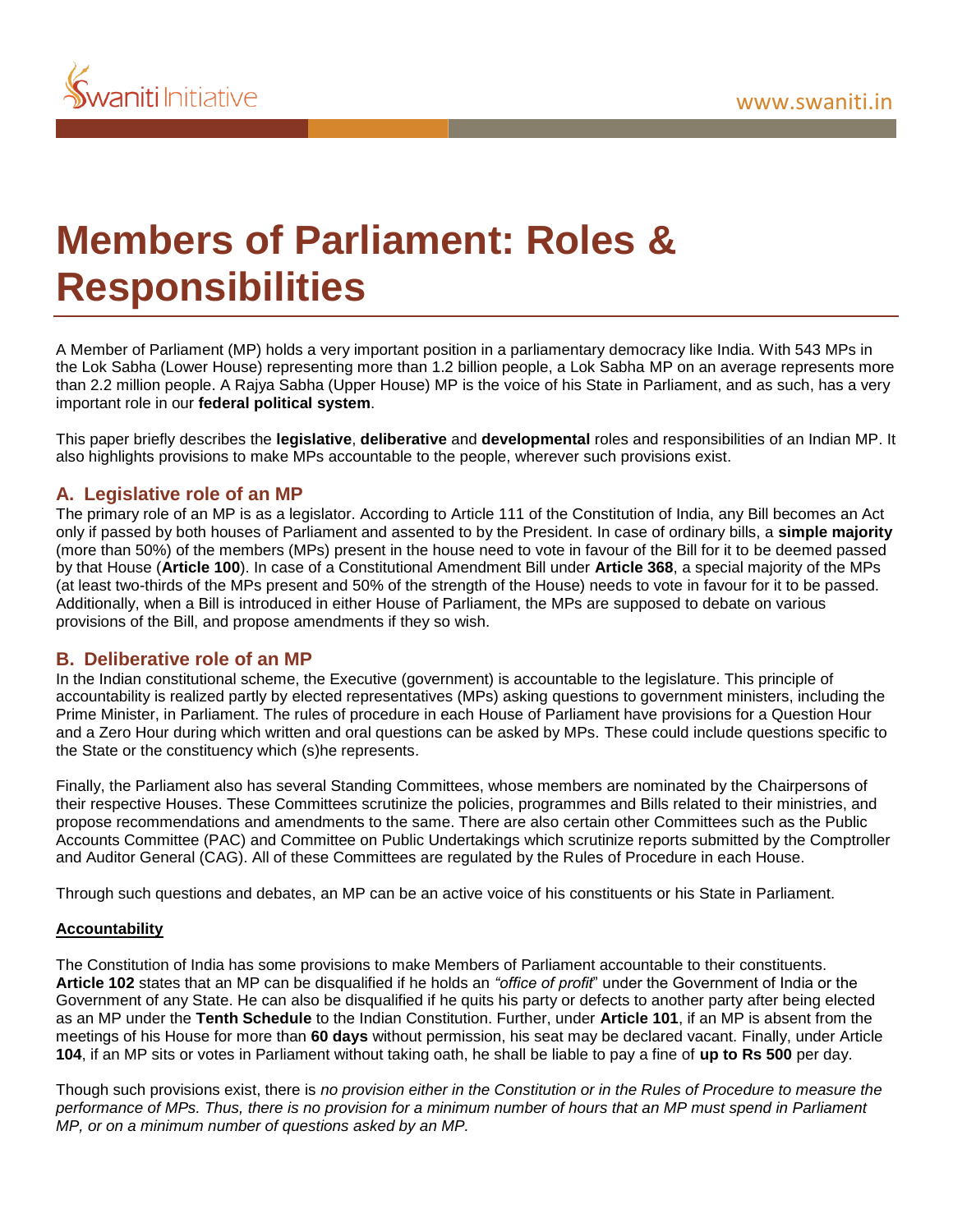## **C. Developmental role of an MP**

Apart from his role in Parliament, an MP also has an important developmental role in his/her State or constituency. The MP can fulfill this role with the aid of the following provisions:

- **1. MPLADS –** Under the Member of Parliament Local Area Development Scheme (MPLADS), launched in 1993, every MP is allocated **Rs 5 crore per year** for initiating developmental works in his constituency. The scheme is administered by the Ministry of Statistics and Programme Implementation (MoSPI), which lays down guidelines on the works and activities permitted under MPLADS. The funds under MPLADS are channeled through the respective implementing agencies in the district. Details on the scheme and permissible works under it are mentioned later in this document.
- **2. Representation in local bodies**  Local bodies such as Panchayats and municipalities have an important role to play in bringing development to the grassroots. Part IXA of the Constitution has a provision under which the Legislature of a State may provide for the representation of an MP at the intermediate and District level Panchayats (Panchayat Samiti and Zila Parishad). Similarly, under Part IXA of the Constitution, the State legislature may provide for the representation of MPs in municipal bodies within the constituency. MPs may also be nominated to District Planning Committees (DPCs) which are constitutional bodies responsible for preparing development plans for the district. For example, in Maharashtra, the State government nominates MPs and MLAs to the DPC.
- **3. Vigilance and monitoring of government schemes –** MPs have also been assigned an important role in the monitoring of some Centrally Sponsored Schemes in their respective districts. The National Rural Drinking Water Programme (NRDWP) mandates the setting up of District Water and Sanitation Missions (DWSMs) of which all MPs and MLAs from the area would be members. The DWSM is, among other things, responsible for formulation, management and monitoring of projects on drinking water security, scrutiny and approval of the schemes submitted by the Block Panchayat/ Gram Panchayat and coordination of matters relating to water and sanitation between different departments. Similarly, under the National Rural Health Mission (NRHM), MPs are expected to be members of the District Level Vigilance and Monitoring Committees (DVMC) to review the progress in implementation of the scheme.

Apart from the above, MPs could also work towards **catalyzing schemes** of the State and Central government in their constituencies. This is possible by proactive **engagement with public officials** at the Central and State levels, greater interaction with **constituents** to understand their needs and concerns, and greater **information** – both qualitative and quantitative – about their constituencies. As elected representatives, they also have legitimate political authority to engage directly with the private/corporate sector for industrial development of their constituencies. Many MPs have done so successfully in the past, and many others continue to do so today.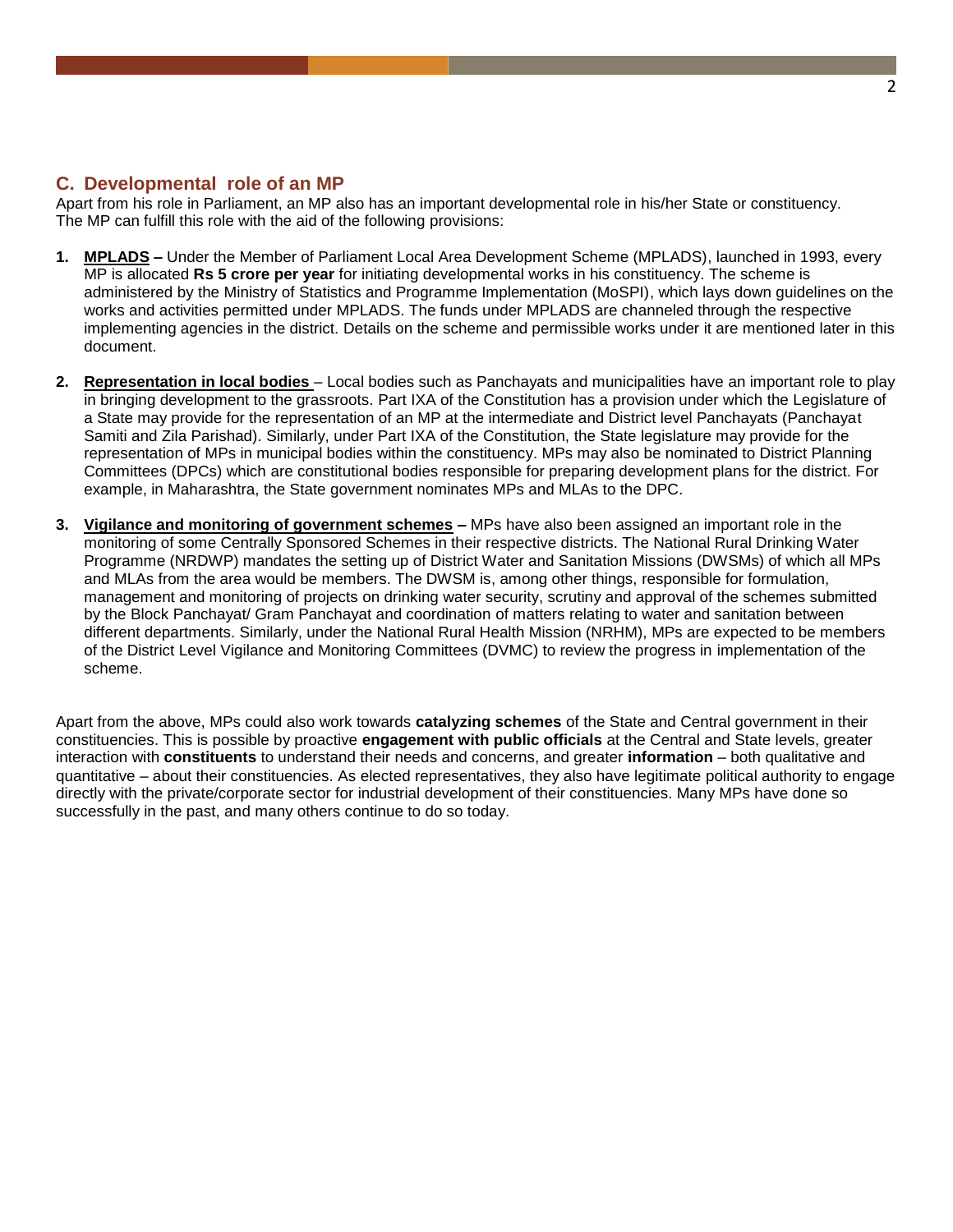## **MPLAD Scheme**

MPLAD Scheme was launched in 1993 and is currently administered by the Ministry of Statistics and Programme Implementation. It provides funds to Parliamentarians for implementing development works in their respective constituencies.

## **Features**

- Annual MPLAD fund entitlement is Rs 5 crore.
- Lok Sabha members can recommend works within their constituencies and Rajya Sabha members can recommend works within their states. Nominated members of both Rajya Sabha and Lok Sabha can recommend works anywhere in the country.
- District Magistrate/Collector would be responsible for sanctioning projects under the scheme, along with approval and disbursal of MPLAD funds.
- 15% of the annual entitlement under MPLAD must be used in areas inhabited by SCs and 7.5% in areas inhabited by ST population. ST areas are notified by Government of India. Areas having SC population greater than average for the district could be considered SC areas by District Magistrates/District Collectors for the purpose of MPLADS works.
- *If a constituency does not have ST inhabited area, funds can be used in an SC area. District Magistrate/Collector has been entrusted with the responsibility of enforcing the provision of the guidelines.*

## **Permissible items under the scheme**

## **1. Social Welfare**

- Purchase of tricycles, motorized/ battery operated wheelchair, artificial limbs, etc. for physically challenged individuals. The items purchased will be given to the beneficiaries at a public function.
- All applications for such assistance shall be examined and approved by a committee under Chief Medical Officer of the district to ensure proper eligibility.

## **2. Health**

- Purchase of ambulances / hearse vans. District Magistrate / Chief Medical Officer would be responsible for ownership and management of the ambulances.
- Purchase of ambulances / vehicles to transport sick or injured animals in Wildlife sanctuaries and National Parks. The Wildlife Sanctuary / National Park concerned would be responsible for ownership and management of the ambulances.

## **3. Education**

- **Computers** Purchase of computers, computer software along with training for government and government aided institutions.
- **Mobile Library-** for educational institutions belonging to Centre, State, U.T or Local government.
- **Furniture-** up to Rs 50 lakh for primary and secondary government and government aided schools.
- Purchase of books for schools, colleges and public library, with a limit of Rs 22 lakh per year.
- Purchase of vehicles including school buses, vans, etc.